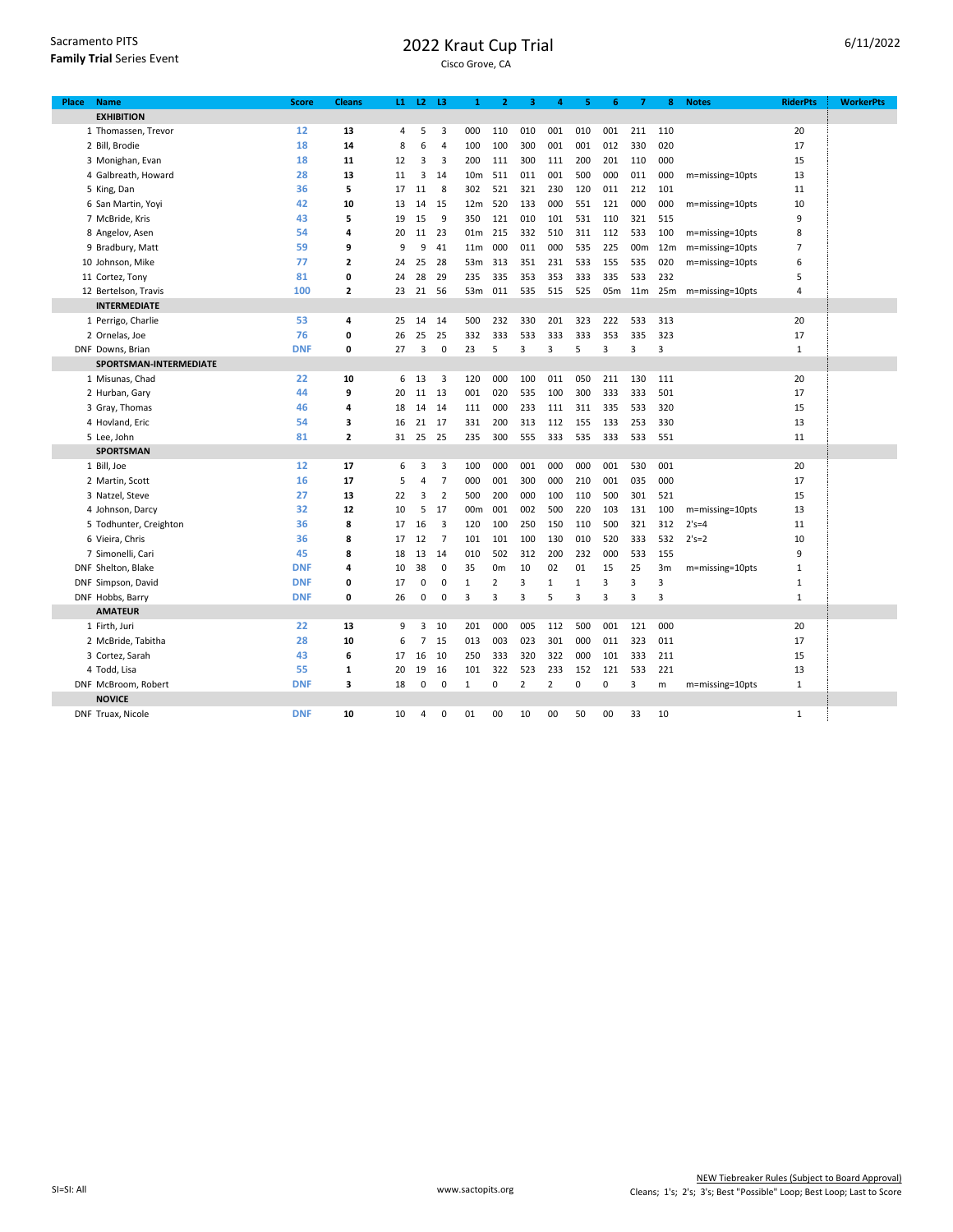## 2022 Kraut Cup Trial

| <b>Name</b><br><b>Place</b>              | <b>Score</b> | <b>Cleans</b> | L1             | 12   | -13 |     |     | з.  | 4   | 5.  | 6.  |     | 8   | <b>Notes</b>    | <b>RiderPts</b> | <b>WorkerPts</b> |
|------------------------------------------|--------------|---------------|----------------|------|-----|-----|-----|-----|-----|-----|-----|-----|-----|-----------------|-----------------|------------------|
| <b>TWIN SHOCK INTERMEDIATE</b>           |              |               |                |      |     |     |     |     |     |     |     |     |     |                 |                 |                  |
| 1 Wanlin, Matt                           | 38           | 9             |                | 7 15 | 16  | 001 | 321 | 110 | 021 | 005 | 053 | 335 | 020 |                 | 20              |                  |
| <b>TWIN SHOCK SPORTSMAN-INTERMEDIATE</b> |              |               |                |      |     |     |     |     |     |     |     |     |     |                 |                 |                  |
| 1 McPhetridge, Pat                       | 6            | 18            | $\overline{2}$ |      |     | 001 | 000 | 110 | 000 | 100 | 011 | 000 | 000 |                 | 20              |                  |
| 2 Parriott, Brian                        | 25           | 16            | 6              | b.   | 13  | 10m | 000 | 520 | 000 | 011 | 000 | 032 | 000 | m=missing=10pts | 17              |                  |
| <b>TWIN SHOCK SPORTSMAN</b>              |              |               |                |      |     |     |     |     |     |     |     |     |     |                 |                 |                  |
| 1 Dawley, Clay                           | 16           | 12            | 5.             |      | 6   | 111 | 000 | 101 | 000 | 000 | 011 | 213 | 120 |                 | 20              |                  |
| 2 Wolff. Rick                            | 21           | 12            | 10             | ъ.   | 6   | 000 | 100 | 510 | 100 | 021 | 000 | 112 | 213 |                 | 17              |                  |
| 3 Truax, Kevin                           | 80           |               | 25             | 25   | 30  | 115 | 255 | 555 | 332 | 525 | 333 | 335 | 330 |                 | 15              |                  |
| <b>TWIN SHOCK AMATEUR</b>                |              |               |                |      |     |     |     |     |     |     |     |     |     |                 |                 |                  |
| 1 Monighan, Steve                        | 11           | 19            | 6.             |      | 4   | 000 | 000 | 000 | 010 | 000 | 000 | 503 | 101 |                 | 20              |                  |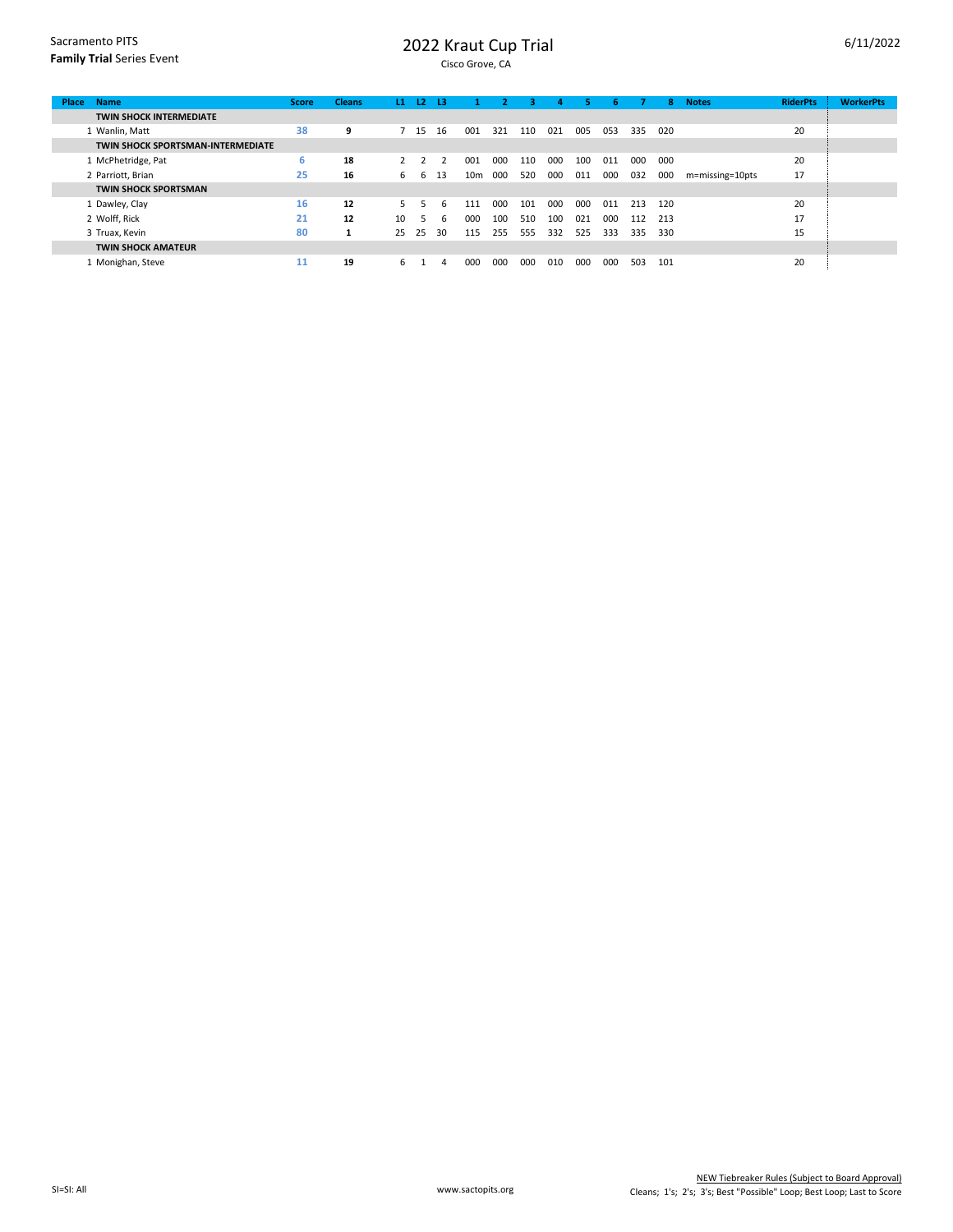## 2022 Kraut Cup Trial

| <b>Name</b><br><b>Place</b>          | <b>Score</b> | <b>Cleans</b>  | L1 | <b>L2</b> | 13       |     |     | з   | 4   |     | 6.  |     | 8.  | <b>Notes</b> | <b>RiderPts</b> | <b>WorkerPts</b> |
|--------------------------------------|--------------|----------------|----|-----------|----------|-----|-----|-----|-----|-----|-----|-----|-----|--------------|-----------------|------------------|
| <b>JUNIOR INTERMEDIATE</b>           |              |                |    |           |          |     |     |     |     |     |     |     |     |              |                 |                  |
| 1 Cortez, Donovan                    | 85           | 0              | 26 | 34        | -25      | 352 | 333 | 553 | 353 | 355 | 333 | 353 | 333 |              | 20              |                  |
| <b>JUNIOR SPORTSMAN-INTERMEDIATE</b> |              |                |    |           |          |     |     |     |     |     |     |     |     |              |                 |                  |
| 1 Sasse, Arienne                     | 71           | 3              | 22 | -25       | 24       | 555 | 313 | 055 | 020 | 533 | 332 | 333 | 333 |              | 20              |                  |
| 2 Bill, Casen                        | 85           | 4              | 38 | 25        | 22       | 535 | 553 | 550 | 300 | 501 | 553 | 525 | 555 |              | 17              |                  |
| <b>JUNIOR AMATEUR</b>                |              |                |    |           |          |     |     |     |     |     |     |     |     |              |                 |                  |
| 1 Taggart, Waylon                    | 40           | 9              | 12 | 14        | 14       | 111 | 501 | 000 | 235 | 001 | 000 | 255 | 251 |              | 20              |                  |
| 2 Sasse, Izzy                        | 46           | $\overline{2}$ | 20 | 14        | 12       | 322 | 333 | 011 | 122 | 310 | 311 | 531 | 212 |              | 17              |                  |
| 3 Cortez, Graydon                    | 61           | 5.             | 21 | 26        | 14       | 312 | 532 | 010 | 553 | 512 | 050 | 250 | 155 |              | 15              |                  |
| DNF Truax, Karter                    | <b>DNF</b>   | 8              | 5. | 16        | $\Omega$ | 00  | 05  | 00  | 02  | 01  | 10  | 33  | 15  |              |                 |                  |
| <b>JUNIOR NOVICE</b>                 |              |                |    |           |          |     |     |     |     |     |     |     |     |              |                 |                  |
| 1 Hurban, JJ                         | 30           | 12             | 14 | q         |          | 230 | 000 | 000 | 323 | 330 | 000 | 313 | 301 |              | 20              |                  |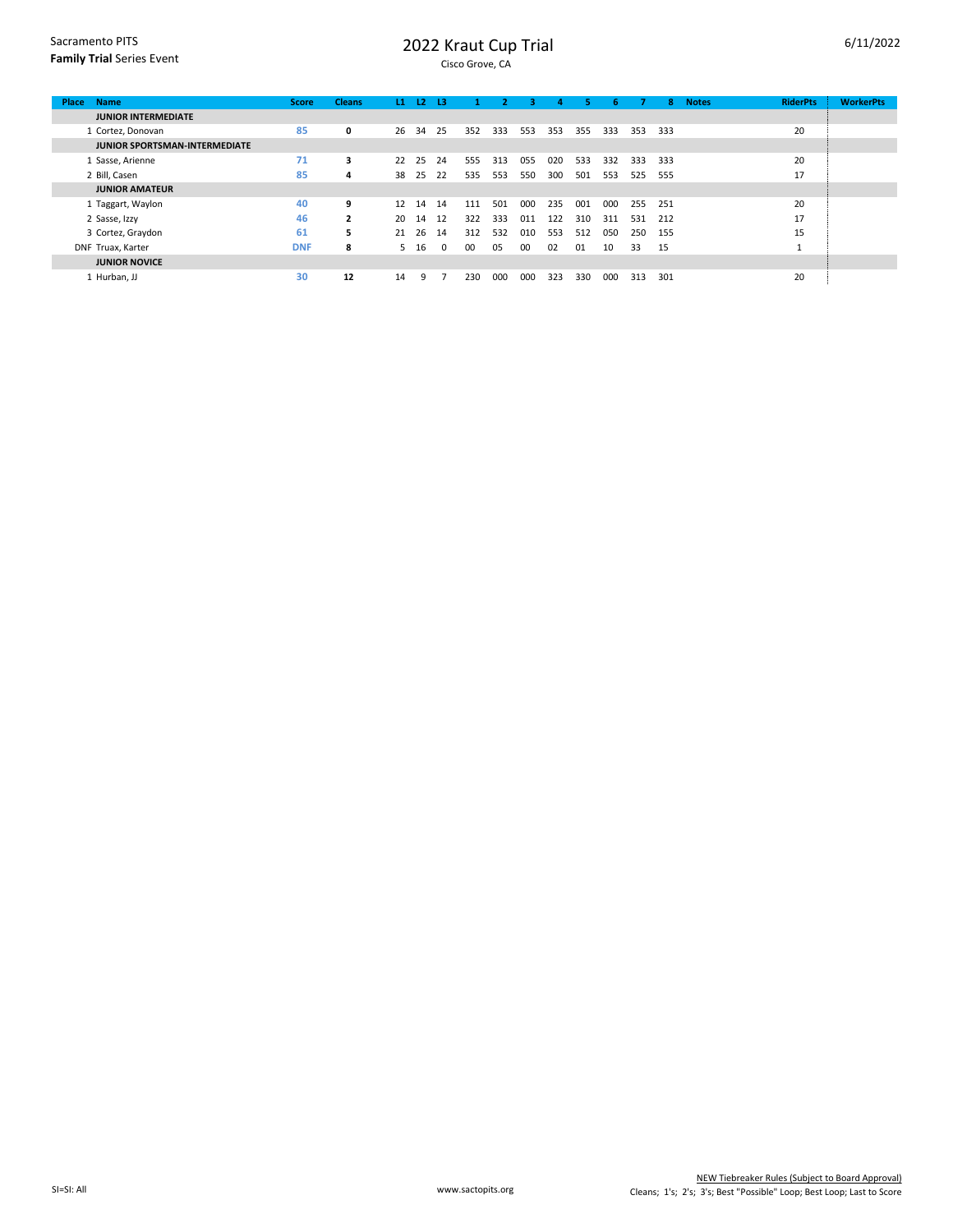Sacramento PITS **Family Trial** Series Event

## 2022 Kraut Cup Trial

| <b>Name</b><br>Place  | <b>Score</b> | <b>Cleans</b> |          | $L1$ $L2$ $L3$ |      |     |     |     | д   |     |         |     | 8.  | <b>Notes</b>    | <b>RiderPts</b> | <b>WorkerPts</b> |
|-----------------------|--------------|---------------|----------|----------------|------|-----|-----|-----|-----|-----|---------|-----|-----|-----------------|-----------------|------------------|
| <b>OPEN CLASS</b>     |              |               |          |                |      |     |     |     |     |     |         |     |     |                 |                 |                  |
| 1 Gibson, Sherwood    | 6            | 21            |          |                |      | 000 | 000 | 001 | 000 | 000 | 000     | 320 | 000 |                 |                 |                  |
| 2 Todhunter, Samantha | 11           | 18            |          | -9. 2          | 0    | 210 | 110 | 000 | 000 | 300 | 000     | 300 | 000 |                 |                 | $2 +$<br>ΖL      |
| 3 Steiner, Mike       | 31           | 8             | <b>Q</b> | -9             | - 13 | 102 | 000 | 331 | 123 | 112 | 102     | 233 | 000 |                 |                 |                  |
| 4 Sasse, Steve        | 49           | 9             | 20 23    |                | - 6  | 030 | 000 | 313 | 331 | 000 | mm1 351 |     | 110 | m=missing=10pts |                 |                  |
| DNF Gansberger, Ted   | <b>DNF</b>   |               | 33.      | - 24           | 0    | 50  | 55  | 55. | 31  | 22  | 53      | 55. | 33  |                 |                 |                  |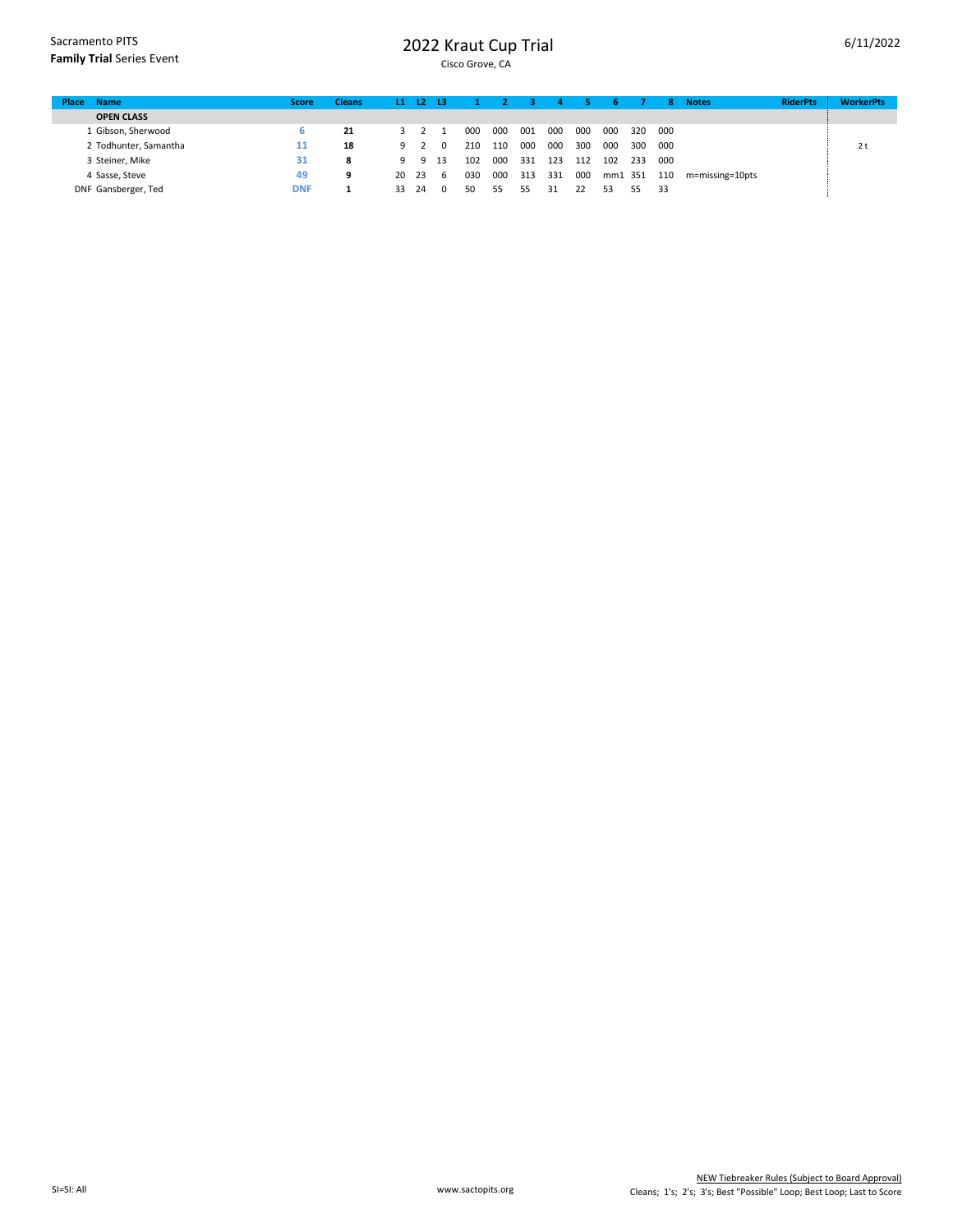| 2022 Kraut Cup Trial |  |
|----------------------|--|
| Cicco Grove CA       |  |

| <b>Name</b><br>Place   | <b>Score</b> | <b>Cleans</b> |  | $L1$ $L2$ $L3$ | -1 | $\overline{2}$ | з. | 4 | 5. | 6. | $\overline{7}$ | 8 | <b>Notes</b>   | <b>RiderPts</b> | <b>WorkerPts</b> |
|------------------------|--------------|---------------|--|----------------|----|----------------|----|---|----|----|----------------|---|----------------|-----------------|------------------|
| <b>ORGANIZERS</b>      |              |               |  |                |    |                |    |   |    |    |                |   |                |                 |                  |
| 1 Bowman, Jim          |              |               |  |                |    |                |    |   |    |    |                |   |                | 20 <sub>o</sub> | 30 <sub>o</sub>  |
| 2 Bowman, Matt         |              |               |  |                |    |                |    |   |    |    |                |   |                | 20 <sub>o</sub> | 30 <sub>o</sub>  |
| 3 Gassin, Josh         |              |               |  |                |    |                |    |   |    |    |                |   |                | 20 <sub>o</sub> | 30 <sub>o</sub>  |
| <b>OBSERVERS</b>       |              |               |  |                |    |                |    |   |    |    |                |   | <b>SECTION</b> |                 |                  |
| 4 Hewston, Mike        |              |               |  |                |    |                |    |   |    |    |                |   | $\mathbf{1}$   | 20c             | 5c               |
| 5 Hewston, Sandie      |              |               |  |                |    |                |    |   |    |    |                |   | 1              | 20c             | 5c               |
| 6 Bowman, Carol        |              |               |  |                |    |                |    |   |    |    |                |   | $\overline{2}$ | 20c             | 5c               |
| 7 McBride, Kevin       |              |               |  |                |    |                |    |   |    |    |                |   | $\overline{2}$ | 20c             | 5c               |
| 8 McKay, Scott         |              |               |  |                |    |                |    |   |    |    |                |   | 3              | 20c             | 5 с              |
| 9 Wanlin, Kelly        |              |               |  |                |    |                |    |   |    |    |                |   | 3              | 20c             | 5c               |
| 10 Lewis, Mandy        |              |               |  |                |    |                |    |   |    |    |                |   | 4              | 20c             | 5c               |
| 11 Hamersly, Greg      |              |               |  |                |    |                |    |   |    |    |                |   | 5              | 20c             | 5c               |
| 12 Reed, Dwayne        |              |               |  |                |    |                |    |   |    |    |                |   | 6              | 20c             | 5c               |
| 13 Lewis, Adrian       |              |               |  |                |    |                |    |   |    |    |                |   | $\overline{7}$ | 20c             | 5c               |
| 14 Maddux, Lance       |              |               |  |                |    |                |    |   |    |    |                |   | 8              | 20c             | 5c               |
| <b>SCORING</b>         |              |               |  |                |    |                |    |   |    |    |                |   |                |                 |                  |
| 15 McPhetridge, Sandie |              |               |  |                |    |                |    |   |    |    |                |   |                | 20 <sub>s</sub> | 5 <sub>s</sub>   |
| 16 Todhunter, Wendy    |              |               |  |                |    |                |    |   |    |    |                |   |                | 20 <sub>s</sub> | 5 <sub>s</sub>   |
| 17 Gansberger, Bev     |              |               |  |                |    |                |    |   |    |    |                |   |                | 20 <sub>s</sub> | 5 <sub>s</sub>   |
| <b>TECH INSPECTION</b> |              |               |  |                |    |                |    |   |    |    |                |   |                |                 |                  |
| 18 Todhunter, Samantha |              |               |  |                |    |                |    |   |    |    |                |   |                |                 | 2t               |